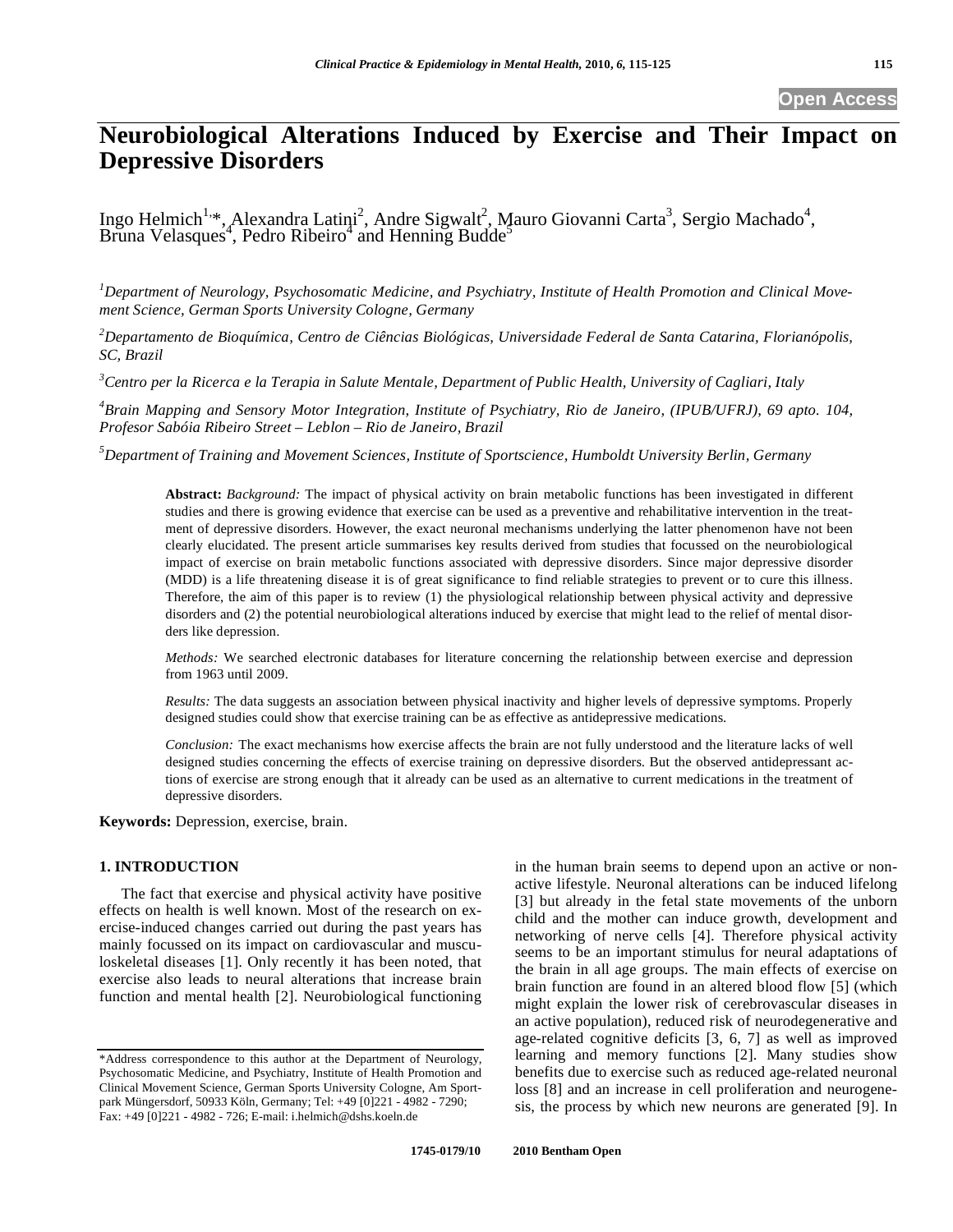addition, recent studies have shown that exercise produces antidepressant responses in rodent models [10] and moodelevating actions in humans [11, 12]. The antidepressants effects of exercise are of special interest, since major depressive disorder is a life threatening disease accompanied by a high risk of suicide and is a major cause of morbidity worldwide [13-15]. Therefore, the aim of this paper is to review the relationship between physical activity and depressive disorders and the potential neurobiological alterations induced by exercise that might lead to the relief of mental disorders like depression. To do so, we searched electronic databases for literature and reviewed articles concerning the latter phenomenon from 1963 until 2009.

#### **1.1. Epidemological Data of Depression**

Since MDD is a major health problem and the effectiveness of current medical antidepressants is only about 65% [16], the antidepressant actions of exercise are of immense interest. According to the Global Burden of Disease study [17] mild to moderate major depressive disorder (MDD) ranks now second behind ischemic heart disease for years of life lost due to early death or disability. MDD is the most prevalent of all psychiatric disorders, affecting up to 25% of women and 12% of men during their lifetimes [18]. According to Greden *et al.* 340 million people worldwide are affected by depression [19]. The pan-European study DEPRES [20] showed in 1997 that 13359 out of 78463 adults who participated in screening interviews across six countries in Europe suffered from depression. This represents a prevalence of 17% for Western Europe. The resulting economic burden is about \$83.1 billion per year only in the USA [21].

The main symptoms of MDD are depressed mood, anhedonia (lost of interest or pleasure), increased tiredness, irritability, difficulties in concentrating, abnormalities in appetite and sleep and suicidal intentions [22]. Depressive symptoms are correlated with the presence of chronic disease [23], inability to work [24], increased mortality risk [25], increased use of medical services [26], decreased well being and lowered functioning [27]. Ten percent of those diagnosed with MDD commit suicide [28, 29], depressed patients tend to develop coronary artery disease and type 2 diabetes [30]. Today's treatments as mentioned above remain sub-optimal. Only 50% of all patients show complete remission, although up to 80% demonstrate partial responses [22]. Furthermore, the medications require long-term treatment for weeks to months before a therapeutic response is achieved [16]. Therefore, there is an enormous demand for more effective methods to treat depressive disorders.

Although the prevalence of depression and its impact is high, knowledge about the pathophysiology of MDD is still not completely understood. That is primarily due to difficulties in observing pathological changes within the human brain and that most depressions occur idiopathically [31]. The risk factors of depression are diverse like stressful life events, endocrine abnormalities (hypothyroidism and hypercortisolism), cancers and side effects of drugs [22, 32, 33]. The diagnosis of MDD bases on symptomatic criteria set forth in the Diagnostic and Statistical Manual [34]. It becomes clear from the criteria's that the diagnosis of depression is not based on objective diagnostic tests, but rather on a set of symptoms. Therefore depression cannot be seen as a

single disease. It is a syndrome that consists of numerous diseases of different causes and pathophysiologies that makes the diagnosis of MDD subjective and is based on the documentation of certain symptoms over a time of at least two weeks [22]. The diagnostic criterias overlap with other conditions such as anxiety disorders, which have substantial co-morbidity with depression [35, 36].

# **1.2. Causes of Depression**

Epidemiological studies show that 40%–50% of the risk to suffer from depression is genetic [37, 38]. This makes depression a highly hereditary disorder. Despite some promising leads, there are still no confirmed genetic findings for mood disorders [39].

Nongenetic factors are as diverse as stress and emotional trauma, viral infections, and even stochastic processes during brain development have been implicated in the etiology of depression [38, 40].

Depressive syndromes occur in the context of innumerable medical conditions like endocrine disturbances (hyperor hypocortisolemia, hyper- or hypothyroidism), collagen vascular diseases, Parkinson's disease, traumatic head injuries, certain cancers, asthma, diabetes and stroke. Several brain regions and circuits that regulate emotion, reward and executive functions are implicated in this disease. Dysfunctional changes within the interconnected limbic region have been implicated in depression and also in antidepressant action [41]. A large body of post-mortem and neuroimaging studies of depressed patients have reported reductions in grey-matter volume, glial density in the prefrontal cortex and the hippocampus. These regions are thought to mediate the cognitive aspects of depression, such as feelings of worthlessness and guilt [33, 42, 43]. Patients with depression have shown to suffer from statistically significant smaller left hippocampal volume than non-depressive comparison subjects [44]. In this study Magnetic Resonance Imaging (MRI) was used to measure the volume of the hippocampi in 16 patients with major depression (10 men, 6 women) and 16 casematched non-depressed controls. Patients with a history of Post-traumatic Stress Disorder or current medication use other than antidepressant were excluded from this investigation. The findings of this study showed that the right hemisphere suffered from a reduction of hippocampal volume by 12% but without statistical significance. The left hemisphere showed a significant reduction in volume of the hippocampus by 19% in the depressed patients compared to the matched controls. These results suggest that depression causes loss of brain volume observed in the hippocampi, especially in the left hemisphere.

#### **1.3. Physical Activity and Depression**

Data from epidemiological studies suggests an association between physical inactivity and higher levels of depressive symptoms [45, 46]. It has been shown that reduced physical activity leads to increased symptoms of depression in older adults [47] and that depressive symptoms decrease when physical activity is resumed [48]. Blumenthal *et al.* (1999) could show that the influence of a 16-week exercise training program as a therapeutic treatment of depressive patients is as effective as antidepressive medications. 156 men and women with diagnosed MDD ( 50 years) were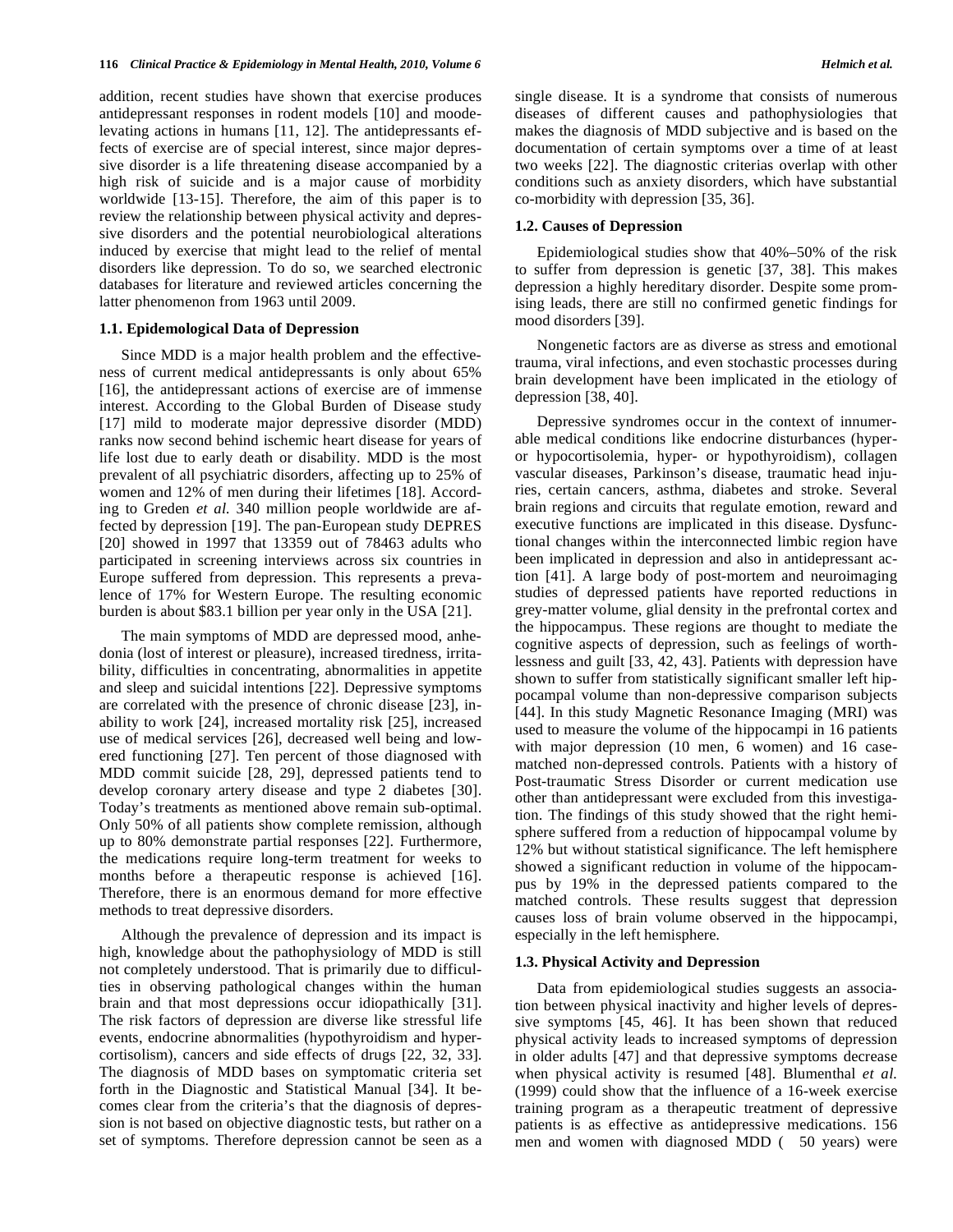randomly assigned into three groups of interest: (1) aerobic exercise, (2) antidepressants (sertraline hydrochloride) and (3) combined exercise and medication group. The subjects attended three supervised exercise sessions per week for 16 consecutive weeks at an intensity of 70% to 85% of heart rate reserve that was calculated from the maximum heart rate. The maximum heart rate was achieved during a treadmill test every participant had to fulfil in advance. Each aerobic exercise session began with 10-minutes warm-up exercise, followed by 30 minutes of continuos walking or jogging at the described intensity. The end of the session was characterised by a 5 minutes cool-down. The heart rate was monitored and recorded 3 times per session by a trained exercise physiologist *via* radial pulses. The study could show that 16 weeks of treatment exercise was equally effective in reducing depression among patients with MDD as antidepressants [48]. Several meta-analyses [49-54] studied the impact of exercise on depression and all concluded that exercise had positive effects. Two studies concluded that more intense exercise led to larger improvements in mood [55, 56]. There is evidence that physical activity induces physiological changes in endorphine and monoamine levels, and also reduces the levels of the stress hormone cortisol [57]. Recent studies suggested that exercise stimulates the growth of new nerve cells [9] and induces the release of proteins and peptides, which are known to improve health and survival of nerve cells, such as brain-derived neurotrophic factor (BDNF), vascular endothelial growth factor (VEGF), insulin-like growth factor (IGF-1) and the gene VGF (nerve growth factor inducible) [58-62].

Even though the effectiveness of exercise in decreasing symptoms of depression has been well established, Mead *et al.* concluded in 2009, after reviewing articles concerning the influence of exercise on depressive symptoms, that the effect of exercise was not significant [63]. LePore infered that exercise may only be a diversion from negative thoughts [64] and social contacts might influence the positive outcome. Especially the determination regarding the optimum type, frequency and duration of exercise is questioned by Mead *et al.*, 2008. He points out that future research has to consider the design of exercise to determine more specifically what kind of exercise is of benefit and what not, e.g. whether exercise should be performed supervised or unsupervised, indoors or outdoors, or in a group or alone [63].

#### **1.4. The Specific Role of Monoamines in Depression**

The 'monoamine hypothesis' of depression, which postulates that depression is caused by decreased monoamine function, especially serotonin (5-hydroxytryptamine 5-HT) and norepinephrine (NE) in the brain, originated from early clinical observations [41, 65]. Today's antidepressant and anxiolytic drugs such as Tricyclic antidepressants (TCAs), Monoamine oxidase inhibitors (MAOIs), Serotoninnorepinephrine reuptake inhibitors (SNRIs) and Selective serotonin reuptake inhibitors (SSRIs) are still designed to increase monoamine transmission acutely [66]. They primarily affect the serotonergic and/or the norepinephrine system, whether by inhibiting the reuptake of serotonin and/or norepinephrine into the presynapse or by inhibiting the activity of monoamine oxidase, thus preventing the breakdown of monoamine neurotransmitters and thereby increasing the availability of serotonin and/or norepinephrine in the synaptic cleft [67, 68]. Although these monoamine-based agents are potent antidepressants [66], the cause of depression is far from being due to a simple deficiency of central monoamines. The problem is that the MAOIs and SSRIs produce immediate increases in monoamine transmission, whereas their mood-enhancing properties require weeks of treatment. Because of this delay in time it is thought that the acute increases in the amount of synaptic monoamines induced by antidepressants produce secondary neuroplastic changes that occur over a longer timescale and involve transcriptional and translational changes that mediate molecular and cellular plasticity [22, 65]. Nevertheless monoamine-based antidepressants remain the first line of therapy for depression, but their long therapeutic delays in time and low remission rates (about 30%) [66] have encouraged the search for more effective agents [41, 69].

One of the mechanisms through which exercise produces the antidepressant effects might be similar to that of the antidepressant drug treatment since exercise also affects the central serotonergic system. The synthesis of brain 5-HT depends on two main variables, the neuronal concentration of its precursor, tryptophan (Trp), and the activity of its ratelimiting enzyme, tryptophan hydroxylase (TPH; converts tryptophan into 5-hydroxytryptophan) [70]. Acute physical exercise increases blood free tryptophan and decreases albumin bound tryptophan both in animals [71-73] and humans [74-76] by increasing the rate of lipolysis. It was shown in humans that an increase in levels of the serotonin metabolite, 5-hydroxyindoleacetic acid follows physical exercise [77]. Since Trp is competing with other amino acids like valine, leucine and isoleucine to enter the brain, it has also been demonstrated that exercise decreases the levels of these amino acids leading to higher availability of the serotonin precursor Trp in the brain [78-80]. Therefore the higher concentrations of Trp in blood plasma and also in the cerebrospinal fluid following exercise enhance the serotonin neurotransmission in the brain.

Other experiments with animals have demonstrated an immediate increase in the activity of brain cells that produce norepinephrine after acute exercise [81-83]. Since Serotoninnorepinephrine reuptake inhibitors is a common choice of treatment that acts antidepressive by inhibiting the reuptake norepinephrine into the presynapse and thereby increasing the availability of norepinephrine in the synaptic cleft [67, 68], it is noteworthy that the same effects can be achieved by exercise. Increased levels of norepinephrine and its metabolites as well as the activation of tyrosine hydroxylase, an enzyme that is involved in the production of norepinephrine is also observed after acute [81-83] and chronic exercise in animals [84-86]. Therefore it can be presumed that excercise produces the same mood-elevating effects as antidepressants by altering the availability of norepinephrine.

Although not as consistent yet nevertheless notable is the effect of exercise on the levels of dopamine as an antidepressant factor. It has been demonstrated that dopamine activity is increased following exercise [77, 87]. Dopamine seems to play an important role in patients with Parkinson's disease but has also been described to correlate to motivational problems and anhedonia seen in patients affected by MDD [88]. The release of dopamine is observed as a consequence of activating the reward system [89]. A common feature of ad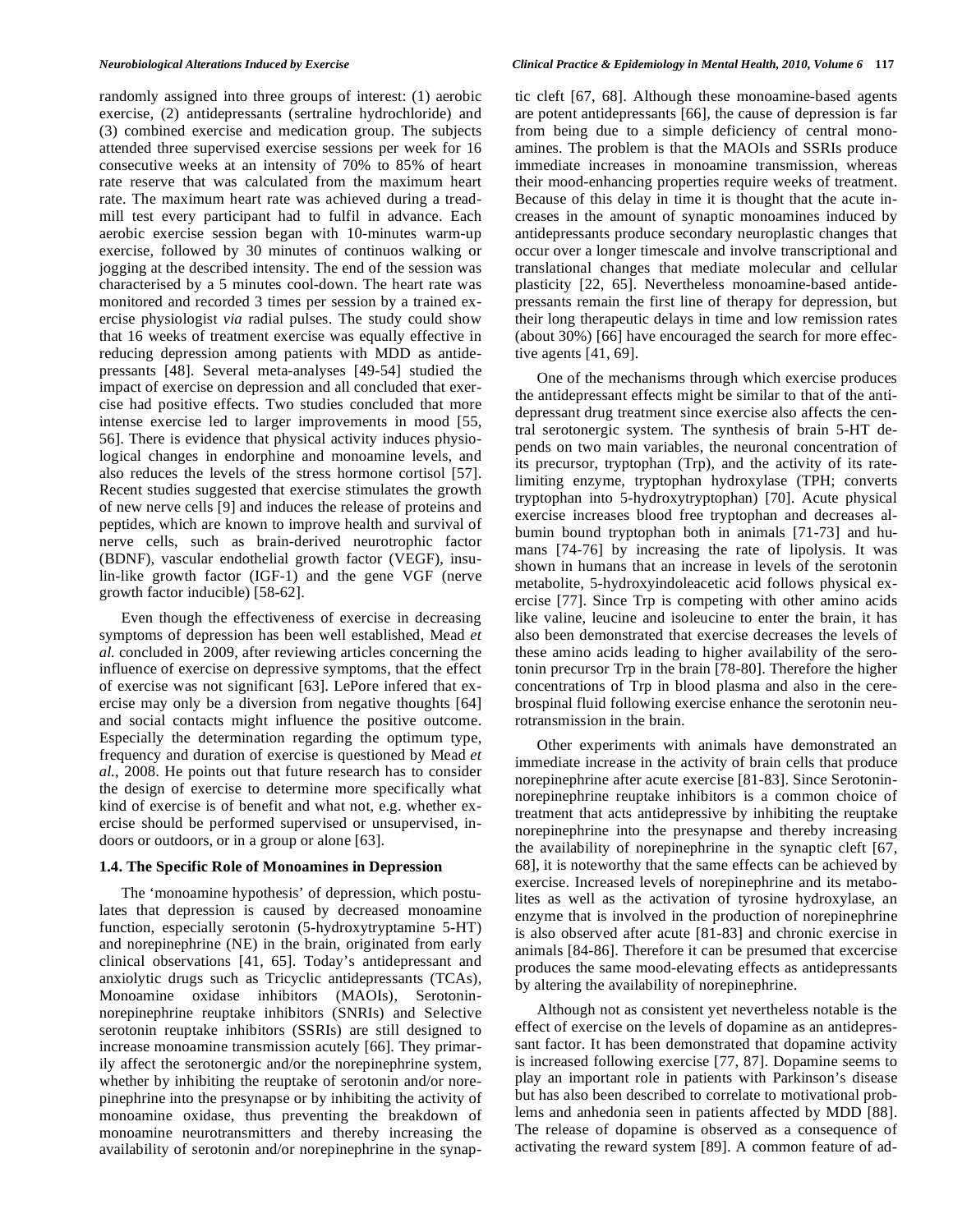dictive drugs is that they alter the levels of dopamine in the nucleus accumbens. Exercise is a rewarding behaviour that shares many features with those of addictive drugs. It has been observed in rodents that running increases levels of dopamine in the nucleus accumbens and that those animals can be trained to lever press for access to running wheels to get their reward [90]. Similar behaviour can be observed in humans that train excessively which can result in fatigue and mood disturbances as been reported in overstrained humans [91]. Therefore dopamine seems to be of certain relevance why exercise can be addictive and reinforcing, and also why it has its antidepressant effect on humans.

However, as mentioned previously, the monoamine hypothesis of depression remains inadequate. As in the case of antidepressants exercise induces higher concentrations of serotonin and/or norepinephrine but this cannot explain the observed mood-elevating delay in time [66]. Therefore neuroplastic changes that involve transcriptional and translational changes would appear to play a critical role in the treatment of MDD (see chapter: "1.6 Neurotrophic Factors and Neurogenesis").

# **1.5. The Role of the Hypothalamic–Pituitary–Adrenal Axis in Depression**

Depression is often described as a stress-related disorder, and there is evidence that episodes of depression occur in the context of some form of stress. Even though, stress per se is not sufficient to cause depression but early clinical studies identifying reproducible but small increases in serum glucocorticoid concentrations in depression [92, 93] led to a significant interest in the role of a dysfunctional hypothalamic– pituitary–adrenal axis (HPA) in the pathophysiology of depression. Physical [94] or psychological stress [95] increases serum glucocorticoid concentrations, and some depressionlike symptoms can be produced in rodents by chronic administration of glucocorticoids [96]. High levels of glucocorticoids can reduce hippocampal subgranular zone (SGZ) proliferation rates and produce atrophic changes in hippocampal subregions [97]. This could contribute to the hippocampal volume reductions seen in depression [45]. Patients with Cushing's syndrome, who have extremely high concentrations of circulating cortisol, also show depressive features and atrophic changes in the hippocampus [22, 97]. Several metabolic abnormalities that are often associated with depression, such as insulin resistance and abdominal obesity, can be at least partly explained by an increase in glucocorticoids [32, 98]. Hypercortisolaemia in depression is manifested at several levels, including impaired glucocorticoidreceptor-mediated negative feedback [98], adrenal hyperresponsiveness to circulating adrenocorticotropic hormone (ACTH) [92] and hypersecretion of corticotrophin-releasing factor (CRF) [99], the hypothalamic activator of ACTH release from the pituitary [98].

Chronic antidepressant administration has shown to increase the concentration of corticosteroid receptors, which can restore HPA negative feedback and normalize cortisol levels and HPA function [100]. Therefore it appears that there is an interrelationship between stress, high glucocorticoid levels and depression. But not only antidepressants, also exercise can induce changes on the functioning of the HPA axis. Although acute high intensity physical activity leads to increased levels of stress hormones corticotropin and cortisol, long-term exercise (meaning that the body adapts to training stimuli) attenuates the human stress response [101- 103]. Exercise can be a stressful stimulus itself depending on the intensity and duration of the activity [94] so that stressful stimulations like exercise need to be followed by adaptations of the organism. If the organism becomes adapted to exercise, then the subsequent response of catecholamine release to stressful intensities of exercise is less than that observed in nontrained subjects [104]. After a training program undertaken at moderate intensities for 4 weeks, the organism already reacts with lower concentrations of ACTH and cortisol to exercise [104, 105]. Furthermore, the effects of exercise in trained subjects indicate that after ending the exercise, the concentrations of cortisol reach their basic levels faster than in untrained subjects [106].

Whether these effects of lower reactivity to stressful exercise events can be related to stressful events in daily life remains unclear. A meta analysis of Crew and Landers [107] including 34 studies, 92 effect strengths (ES), N=1.449 demonstrated a correlation between the level of fitness and reactivity to stressful events (ES=.48). This study demonstrated that trained subjects do not react as strongly to stress as untrained subjects exposed to stress. The problem with the latter study was the measured outcome of stress e.g. cardiovascular parameters. In nearly all stress-exercise-related situations, untrained individuals react with higher heart frequencies but data regarding physiological parameters such as noradrenaline, adrenaline or ACTH levels are generally missing [104]. In many reviews and meta analyses [108-110] that have investigated the correlation between the level of fitness (by maximal and submaximal exercise tests) and stressors it was shown that trained subjects exhibit a higher reactivity to stress (ES=.08, p<.001) and recover faster from stress too (37 studies, 118 ES, N=1.092). Most effects were demonstrated in heart frequency, blood pressure, blood flow and vascular resistance. The resulting effects on adrenaline, noradrenaline, ACTH and cortisol were diverse. Animal studies have indicated that animals that exercised voluntarily show improved stress-coping abilities in physically demanding and psychological challenges. The latter improved stresscoping abilities appeared as adaptive responses of the HPA axis [110-112], improvements in sleep quality and increased stress resistance of sleep/EEG profiles [113], and also reduced anxiety-related behaviour in voluntary exercised mice and rats compared to sedentary control animals [114].

#### **1.6. Neurotrophic Factors and Neurogenesis**

Decreases in volume observed in the hippocampi and other regions of the forebrain in depressed patients have supported a hypothesis for depression involving decrements in neurotrophic factors [115, 116]. Most studies have focused on BDNF, which is expressed in limbic structures. Neurotrophic factors are known to regulate neural growth and differentiation during development and are also regulators of plasticity and survival of adult neurons and glia [22]. Support for the 'BDNF hypothesis of depression' has come from a large preclinical literature showing that stress can reduce BDNFmediated signalling in the hippocampus, whereas chronic treatment with antidepressants increases BDNF-mediated signalling [115]. Similar changes have been observed in the post-mortem hippocampus [117], as well as in serum BDNF-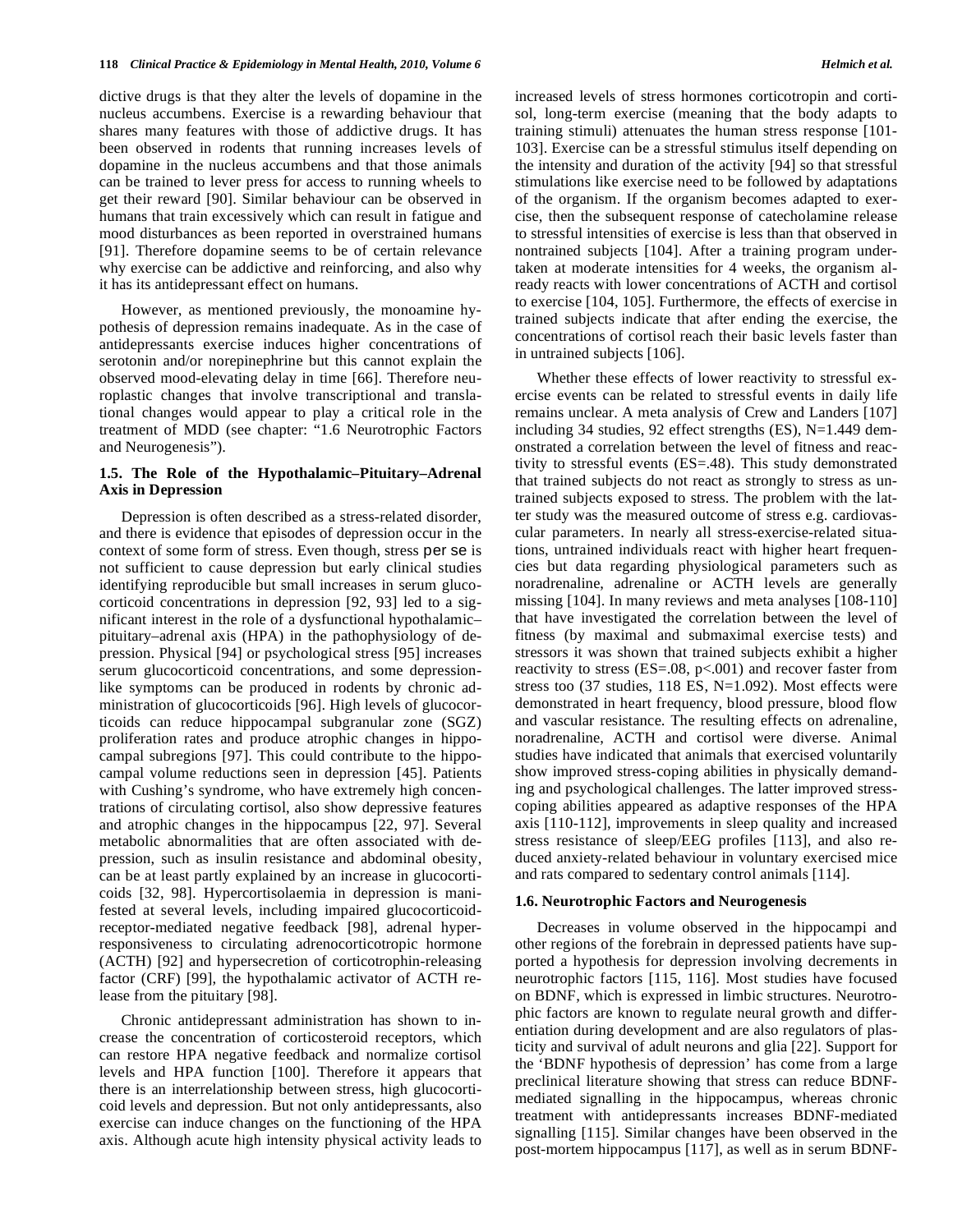concentrations of humans with depression [115]. The second support for the theory that neurotrophic factors are of importance in treating depression is based upon the time delay of the mood-elevating effects of antidepressants, which is only seen after prolonged administration (several weeks to months). The cellular effect of antidepressants is the induction of hippocampal neurogenesis - the process by which neural progenitors of the SGZ divide mitotically to form new neurons that differentiate and integrate into the dentate gyrus [65, 118]. This process goes along with the mood-elevating time delay in patients. Blockade of hippocampal neurogenesis inhibits the therapeutic-like effects of most antidepressant treatments in rodent models [118]. Moreover, antidepressant treatment, possibly through the actions of transcription factor "cAMP response element binding protein" (CREB) or other transcriptional regulators [15, 65], increases the amounts of several growth factors in the hippocampus that influence neurogenesis. These include BDNF as well as VEGF and the recently discovered neuropeptide VGF, which themselves have antidepressant and pro-neurogenic properties in rodents [119-121]. Furthermore, both central and systemic administration of IGF-1 increases hippocampal cell proliferation and neurogenesis in the adult rat [122, 123]. The same effects are seen after administration of clinically effective antidepressant drugs. Central administration of IGF-1 has shown to produce antidepressant-like effects in the rat forced swim test [124]. This data supports the 'neurotrophic hypothesis of depression', which means that neuronal adaptations induced by antidepressant drugs are necessary to produce moodelevation effects. This supports the theory that neurotrophic factors play a key role in the relief of depressive symptoms.

Like antidepressants, exercise can also increase the synthesis of new neurons in the adult brain and therefore induce mood-elevating effects. Van Praag *et al.* (1999) observed an increase in hippocampal neurogenesis in rats with regular access to a running wheel [9]. Recent studies demonstrated that adult neurogenesis can be influenced by stress [125], ageing [126], environmental enrichment [127, 128] and physical activity [9, 129].

Kempermann *et al.* in 1997 showed the positive effects of environmental enrichment on neurogenesis in mice [127]. These mice were also tested in a spatial memory task, the Morris water maze [62], in which the enriched animals learned faster than control animals suggesting the possibility that the new neurons cause enhanced cognition [127]. Experiments comparing animals undergoing exercise (wheel running) and animals raised in an enriched environment without exercise showed more Bromodeoxyuridine (BrdU; a synthetic nucleoside, used in the detection of proliferating cells)-positive cells in the runners group than in the group that was exposed to enriched environment without exercise [130]. Further investigations demonstrated that already 10 days of wheel running increases cell genesis in rodents [131- 133]. The increase of hippocampal neurogenesis by running became strongly manifested [134-139] that is also associated with improved hippocampal synaptic plasticity [140].

The mechanisms by which exercise induces neurogenesis is based on the increase of following molecules: BDNF, VEGF, IGF-1, the neuropeptide VGF, 5-HT and -endorphins [119, 134, 141].

As already mentioned several days of voluntary wheel running enhance the levels of BDNF mRNA in the hippocampus as has been shown in several studies [141-147]. The changes in the mRNA were found in neurons of the dentate gyrus (DG), the hilus and the CA3 region of the hippocampus. In addition to the hippocampus, exercise also augmented levels of BDNF mRNA in the lumbar spinal cord [148], the cerebellum and the cortex [143]. Other growth factors like nerve growth factor (NGF) [143] and fibroblast growth factor 2 (FGF-2) were also altered by exercise [149].

It is well known that -endorphins are increased after exercise [150, 151]. It has been shown that the infusion of opiates induces an increase in cell proliferation and also that antagonists of the opiate receptor decrease cell proliferation in the dentate gyrus [152, 153].

Infusion of recombinant protein in mammals to elevate the levels of VEGF, a protein secreted from blood that acts on endothelial cells to stimulate the formation of bloodvessels, has been shown to increase cell proliferation in the adult hippocampus and ventricular zone [154]. It was demonstrated that the levels of VEGF are also elevated following exercise [61, 155]. Fabel *et al.* pointed out in 2003 that VEGF is necessary for the effects of running on adult hippocampal neurogenesis whereas peripheral blockade of VEGF neutralizes running-induced neurogenesis [135].

Another growth factor that is up-regulated in the brain [156] and in the periphery [60] after exercise is the insulinlike growth factor IGF-1. IGF-1, structurally related to proinsulin, plays an important role in depressive disorders by contributing to neural development through neurogenesis and synaptogenesis, facilitating oligodendrocyte survival and stimulating myelination [157-159]. IGF-1 promotes cell proliferation and inhibits cell death during healthy but also during stressed or diseased states [160]. Peripheral administration of IGF-1 has been shown to induce up-regulation of BDNF mRNA levels in the brain [156]. Therefore it is suggested that IGF-1 initiates growth factor cascades in the brain that can alter mechanisms of plasticity [57]. Furthermore, Carro *et al.* could show in three experiments that exercise has neuroprotective effects by its increased passage of circulating IGF-1 into the brain [156] since after blocking the passage exercise no longer worked neuroprotective in simulated brain insults in rodents. Further evidence comes from Fernandez *et al.* who could show that systemic administration of IGF-1 to brain-damaged sedentary mice or rats is sufficient to elicit functional recovery after simulated brain insult in rodents [161]. Based on these findings circulating IGF-I has a physiological neuroprotective tonic effect on the brain that is depressed in sedentary subjects.

Hunsberger *et al.* used a microarray technique to show that exercise upregulates a primary signaling cascade for neurotrophic factors and a peptide precursor, VGF [119]. The VGF protein showed a robust antidepressant response in behavioural animal models [119]. Furthermore, it was demonstrated that VGF induces synaptic plasticity genes that are also altered after exercise (Nrn1 and Syn1) [162, 163]. It is remarkable that exercise regulates so many genes especially in the hippocampus and underscores that exercise can be a potent tool to influence brain metabolic functions.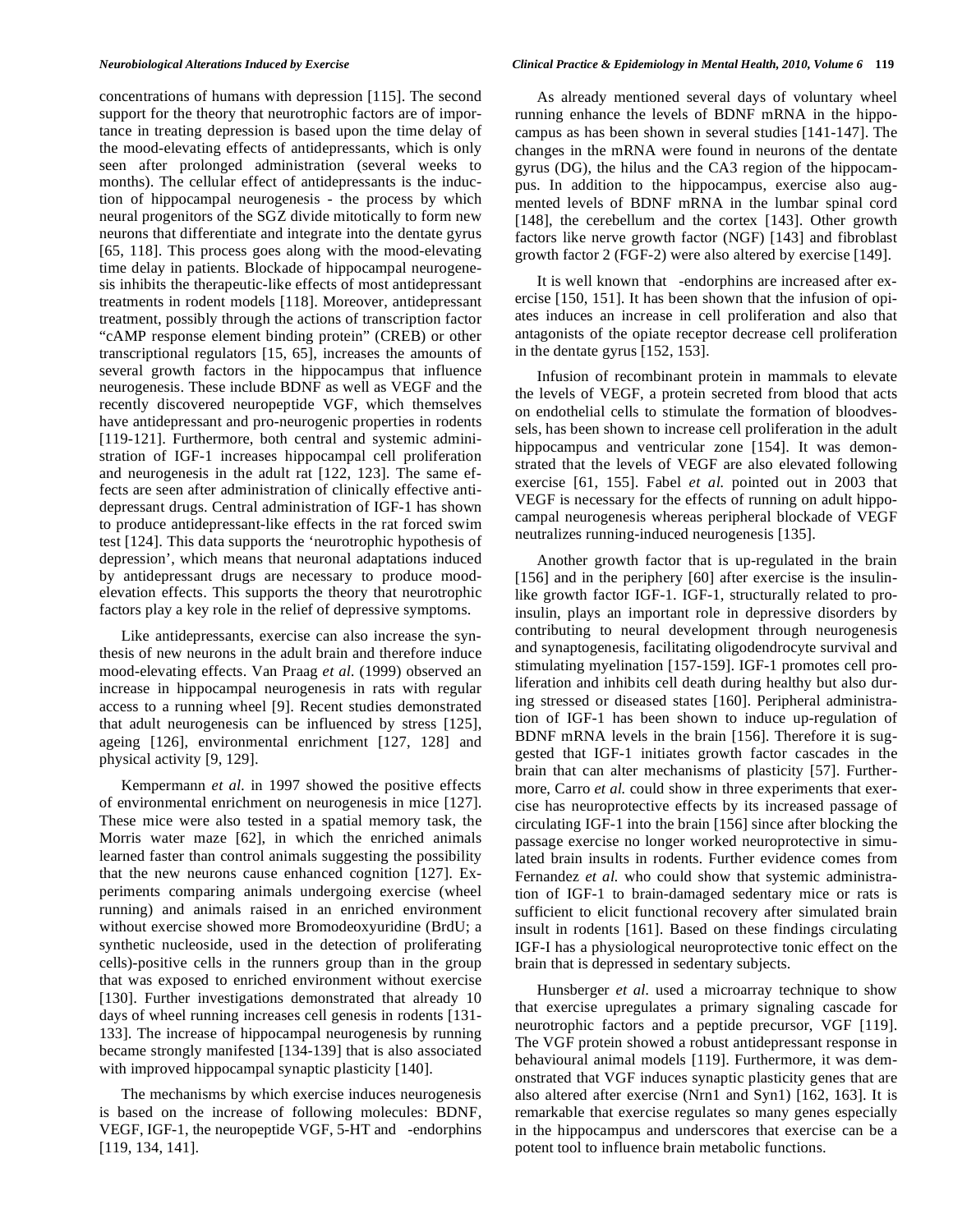# **1.7. The Relationship Between Depressive Disorders, Cytokines and Exercise**

Recent research has shown that pro-inflammatory cytokines not only induce "sick symptoms", but also impinge on physically ill patients by leading to depressive disorders. In approximate 33% of patients who are treated by recombinant human cytokines interleukin-2 (IL-2) and interferon- (IFN-) major depressive disorder is observed [164]. It has been shown in animal models of inflammation that existing states of decreased reactivity to reward (anhedonia) and reduced social exploration can be reversed by antidepressant treatment [164].

Sickness is basically an adaptive response to infection. As in the case of depressive disorders, it is characterized by endocrine, autonomic and behavioral changes. But unlike depression, sickness is completely reversible once the disease-causing agent has been eliminated. Van den Biggelaar *et al.* studied 267 people at the age of 85 without any psychiatric history. In this study it was shown that increased inflammatory biomarkers appear before the onset of depression [165]. Certain mediators like pro-inflammatory cytokines are produced in an infection that contain interleukin-1 and (IL-1 , IL-1 ), tumor necrosis factor- (TNF- ) and interleukin-6 (IL-6). These in the periphery produced cytokines also act on the brain causing behavioral symptoms postulated as "sickness behavior" [166, 167]. It has been repeatedly observed in patients suffering from major depression that the levels of pro-inflammatory cytokines, acute-phase proteins, chemokines and adhesion molecules are increased [168-175]. The most frequently observed alterations are increased levels of IL-6 in the plasma as in the serum and/or elevations of Creactive protein [166, 168-171]. Further alterations were observed in elevated concentrations of IL- - and TNF- in peripheral blood and in the CNS of patients suffering from MDD [172, 175, 176].

Major depressive disorders caused by immunotherapy in cancer or hepatitis C patients who were receiving immunotherapy supported the theory of cytokine-induced depression first postulated by Smith [177] and later by Maes [178]. Behavioral data in animal studies have indicated a relationship between cytokines and depression. Systemic administration of lipopolysaccharide (LPS) induced the expression of IL-1 and other pro-inflammatory cytokine mRNAs and proteins in the brain in many studies [179-182] in addition showing that depressive-like behaviour remained after sickness behaviour had already retreated. Frenois *et al.* observed a decrease in the preference for a sucrose solution, a phenomenon that was still apparent when food intake and drinking had already normalized. If the animals received antidepressants before LPS-treatment the reduced intake of a sweetened solution was neutralized [183]. Another link in favour of relationship between cytokines and depression stems from the fact that immunotherapy reduces the plasma levels of tryptophan which determines the rate of serotonin synthesis in the brain [184]. This finding correlated in the same study with the patient's depression scores. A key role in the context of inflammation and depressive disorders seems to play IL-1 that inhibits the expression of BDNF in the hippocampus of rats after undergoing social isolation [185]. Stress-induced neuronal cell loss in animals is also associated with increased levels of TNF- and NF- B (nuclear factor 'kappa-lightchain-enhancer' of activated B-cells) [186]. Over-expression of TNF- is observed in decelerated brain growth and neural damage, which is associated with reduced IGF-1 activity, in this case especially in the cerebellum [187]. Dantzer *et al.* (1999) showed that IGF-1 can counteract the behavioral depressing effects of cytokines [188]. This finding is of great interest since IGF-1 can therefore act as an antiinflammatory cytokine in the brain and can also be induced by exercise.

Exercise has been shown to influence the immune system and seems to play an important role in the relationship between the immune function and depressive disorders. During exercise, the cascade in cytokine response differs from the "classical" response to infections represented by the onset of circulating IL-6 during exercise [189]. Epidemiological data suggests a relationship between physical inactivity and lowgrade inflammation in healthy subjects [190-192]. Starkie *et al.* could (2003) show that exercise in the form of 3 hours ergometer cycling can suppress endotoxin-induced TNFproduction [193]. Exercise works as an anti-inflammatory agent by leading to higher levels of IL-6 which is followed by raising IL-1ra and IL-10 levels [194] and also by suppression of TNF- production as demonstrated in animals and *in vitro* studies [195]. Exercise gives rise to high levels of epinephrine that has also been shown after infusion to inhibit TNF- production in response to endotoxin *in vivo* [196]. Except for strenuous exercise which is mainly proinflammatory, the exact dose of exercise that has antiinflammatory effects has not been clearly established. However, the data suggests that moderate aerobic exercise seems to induce the most promising effects considering the antiinflammatory and antidepressive outcomes.

To summarize the relationship between depressive disorder, cytokines and exercise, epidemiological data shows the correlation between physical inactivity and low-grade inflammation [190-192]. Since immunotherapy reduces plasma levels of tryptophan, it is noteworthy that levels of tryptophan can be directly influenced by exercise. As already mentioned acute physical exercise increases blood free tryptophan and in animals [71-73] and humans [74-76]. And also IGF-1, which counteracts the behavioral depressing effects of cytokines [188], can be influenced by physical activity [60, 156].

# **2. CONCLUSION**

Exercise induces physiological changes that make it a potentially powerful agent for use as a therapeutic method of intervention in many health disorders such as diabetes, stroke, certain cancers, coronary heart disease and or obesity. It seems that neurobiological health and functioning depends on the physical activity level of each person's life. The observed behavioural and biological influence of exercise training on depressive disorders suggests that it induces the same neurobiological alterations as antidepressant drug treatment by elevating the levels of serotonine [79, 80, 197], increasing central norepinephrine neurotransmission [81-83], altering the hypothalamic adrenocortical system [110-112] and raising -endorphin concentrations [150, 151]. Furthermore, exercise stimulates the growth of new nerve cells [9] and the induction of the release of proteins and peptides that improve the health and survival of nerve cells like BDNF, VEGF,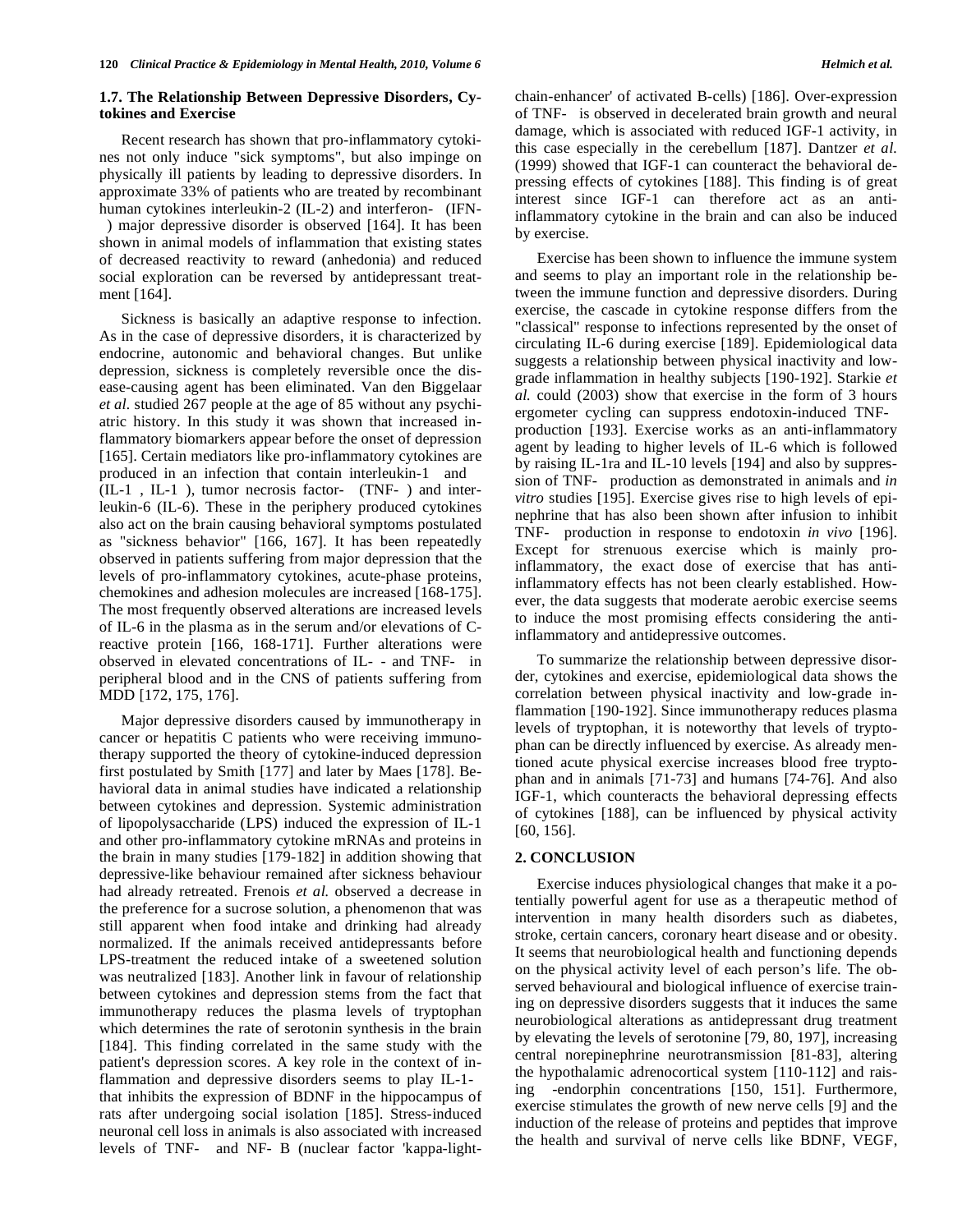IGF-1 and VGF [57, 59, 60, 119, 141]. Increased inflammatory biomarkers seem to appear before the onset of depression, but the cytokine-response to exercise and its effect on depressive disorders needs to be further investigated. There is no accurate published information concerning dosage, duration, frequency, intensity or type of exercise to be used as an antidepressive treatment. Therefore, future research has to concentrate on the effects of specific forms of exercise. Therefore it would be interesting to answer following questions in the near future: Do the behavioural results correlate with the molecular changes in neurotrophic factors or monoamine, cytokine or cortisol alterations? Can there be observed changes in the neuronal morphology, e.g. dendritic atrophy and spine reduction after the induction of "depression" and their possible modification after an exercise therapy? What specific role are cytokines playing in depression and are they related to and contribute to positive outcomes when exercise is used as an intervention in depressive disorders? How should the exercise be designed for it to be useful as an intervention in brain-related disorders like depression? Since MDD is a major health problem and the effectiveness of current antidepressants is limited, the antidepressant actions of exercise are of great interest and could represent more than just an alternative to current treatments. In all, these findings support the theory that brain health is activity dependent and that exercise training should be further promoted as a preventive and rehabilitative strategy to avoid or treat brain-related disorders.

# **REFERENCES**

- [1] Kavanagh T. Exercise and the heart. Ann Acad Med Singapore 1983; 12(3) 331-7.
- [2] Kramer AF, Colcombe SJ, McAuley E, *et al*. Fitness, aging and neurocognitive function. Neurobiol Aging 2005; 26 Suppl 1: 124-7.
- [3] Kubesch S, Bretschneider V, Freudenmann R, *et al*. Aerobic endurance exercise improves executive functions in depressed patients. J Clin Psychiatry 2003; 64(9): 1005-12.
- [4] Fordyce DE, Farrar RP. Enhancement of spatial learning in F344 rats by physical activity and related learning-associated alterations in hippocampal and cortical cholinergic functioning. Behav Brain Res 1991;46(2): 123-33.
- [5] Ide K, Secher NH. Cerebral blood flow and metabolism during exercise. Prog Neurobiol 2000; 61(4): 397-414.
- [6] Cotman CW, Berchtold NC, Christie LA. Exercise builds brain health: key roles of growth factor cascades and inflammation. Trends Neurosci 2007; 30(9): 464-72.
- [7] Fordyce DE, Farrar RP. Enhancement of spatial learning in F344 rats by physical activity and related learning-associated alterations in hippocampal and cortical cholinergic functioning. Behav Brain Res 1991; 46(2): 123-33.
- [8] Larsen JO, Skalicky M, Viidik A. Does long-term physical exercise counteract age-related Purkinje cell loss? A stereological study of rat cerebellum. J Comp Neurol 2000; 428(2): 213-22.
- [9] Van Praag H, Christie BR, Sejnowski TJ, Gage FH. Running enhances neurogenesis, learning, and long-term potentiation in mice. Proc Natl Acad Sci U S A 1999; 96(23): 13427-31.
- [10] Greenwood BN, Foley TE, Day HE, *et al*. Freewheel running prevents learned helplessness/behavioral depression: role of dorsal raphe serotonergic neurons. J Neurosci 2003; 23(7): 2889-98.
- [11] Dimeo F, Bauer M, Varahram I, *et al*. Benefits from aerobic exercise in patients with major depression: a pilot study. Br J Sports Med 2001; 35(2): 114-7.
- [12] Lai SM, Studenski S, Richards L, *et al*. Therapeutic exercise and depressive symptoms after stroke. J Am Geriatr Soc 2006; 54(2): 240-7.
- [13] Blazer D. Mood disorders: epidemiology. Comprehensive Textbook of Psychiatry 2005: 1298-308.
- [14] Fava M, Davidson KG. Definition and epidemiology of treatmentresistant depression. Psychiatr Clin North Am 1996; 19(2): 179- 200.
- [15] Murray CJ, Lopez AD. Global mortality, disability, and the contribution of risk factors: Global Burden of Disease Study. Lancet 1997; 349(9063): 1436-42.
- [16] Fava M, Davidson KG. Definition and epidemiology of treatmentresistant depression. Psychiatr Clin North Am 1996; 19(2): 179- 200.
- [17] Murray CJ, Lopez AD. Global mortality, disability, and the contribution of risk factors: Global Burden of Disease Study. Lancet 1997; 349(9063): 1436-42.
- [18] Kessler RC, McGonagle KA, Nelson CB, *et al*. Sex and depression in the National Comorbidity Survey. II: Cohort effects. J Affect Disord 1994; 30(1): 15-26.
- [19] Greden JF. The burden of recurrent depression: causes, consequences, and future prospects. J Clin Psychiatry. 2001; 62 Suppl 22: 5-9.
- [20] Lepine JP, Gastpar M, Mendlewicz J, Tylee A. Depression in the community: the first pan-European study DEPRES (Depression Research in European Society). Int Clin Psychopharmacol 1997; 12(1): 19-29.
- [21] Greenberg PE, Kessler RC, Birnbaum HG, *et al*. The economic burden of depression in the United States: how did it change between 1990 and 2000? J Clin Psychiatry 2003; 64(12): 1465-75.
- [22] Nestler EJ, Barrot M, DiLeone RJ, *et al*. Neurobiology of depression. Neuron 2002; 34(1): 13-25.
- [23] Schwab JJ, Traven ND, Warheit GJ. Relationships between physical and mental illness. Psychosomatics 1978; 19(8): 458-63.
- [24] Borson S, Barnes RA, Kukull WA, *et al*. Symptomatic depression in elderly medical outpatients. I. Prevalence, demography, and health service utilization. J Am Geriatr Soc 1986; 34(5): 341-7.
- [25] Lett HS, Bluementhal JA, Babyak MA, Sherwood A, Strauman T, Robins C, Newman MF. Depression as a risk factor for coronary artery disease: evidence, mechanisms, and treatment. Psychosom Med 2004 (66): 305-15.
- [26] Johnson J, Weissman MM, Klerman GL. Service utilization and social morbidity associated with depressive symptoms in the community. JAMA 1992; 267(11): 1478-83.
- [27] Wells KB, Stewart A, Hays RD, *et al*. The functioning and wellbeing of depressed patients. Results from the Medical Outcomes Study. JAMA 1989; 262(7): 914-9.
- [28] Suominen K, Henriksson M, Suokas J, *et al*. Mental disorders and comorbidity in attempted suicide. Acta Psychiatr Scand 1996; 94(4): 234-40.
- [29] Beautrais AL, Joyce PR, Mulder RT, *et al*. Prevalence and comorbidity of mental disorders in persons making serious suicide attempts: a case-control study. Am J Psychiatry 1996; 153(8): 1009- 14.
- [30] Knol MJ, Beekman AT, Heine RJ, Snoek FJ, Pouwer F. Depression as a risk factor for the onset of type 2 diabetes mellitus. A metaanalysis. Diabetologia 2006 (49): 837-45.
- [31] Krishnan V, Nestler EJ. The molecular neurobiology of depression. Nature 2008; 455(7215): 894-902.
- [32] Evans DL, Charney DS, Lewis L, *et al*. Mood disorders in the medically ill: scientific review and recommendations. Biol Psychiatry 2005; 58(3): 175-89.
- [33] Drevets WC. Neuroimaging and neuropathological studies of depression: implications for the cognitive-emotional features of mood disorders. Curr Opin Neurobiol 2001; 11(2): 240-9.
- [34] American Psychiatric Association. Diagnostic and Statistical Manual of Mental Disorders. 4th ed. Washington, DC: American Psychiatric Publishing 2005.
- [35] Hasler G, Drevets WC, Manji HK, Charney DS. Discovering endophenotypes for major depression. Neuropsychopharmacology 2004; 29(10): 1765-81.
- [36] Ressler KJ, Mayberg HS. Targeting abnormal neural circuits in mood and anxiety disorders: from the laboratory to the clinic. Nat Neurosci 2007; 10(9): 1116-24.
- [37] Sanders AR, Detera-Wadleigh SD, Gershon ES. Molecular genetics of mood disorders. In: Neurobiology of mental illness. DS Charney, EJ Nestler, BS Bunney (Eds.), pp 299-316, Oxford University Press: New York 1999.
- [38] Fava M, Kendler KS. Major depressive disorder. Neuron 2000; 28(2): 335-41.
- [39] Merikangas KR, Chakravarti A, Moldin SO, *et al*. Future of genetics of mood disorders research. Biol Psychiatry 2002; 52(6): 457- 77.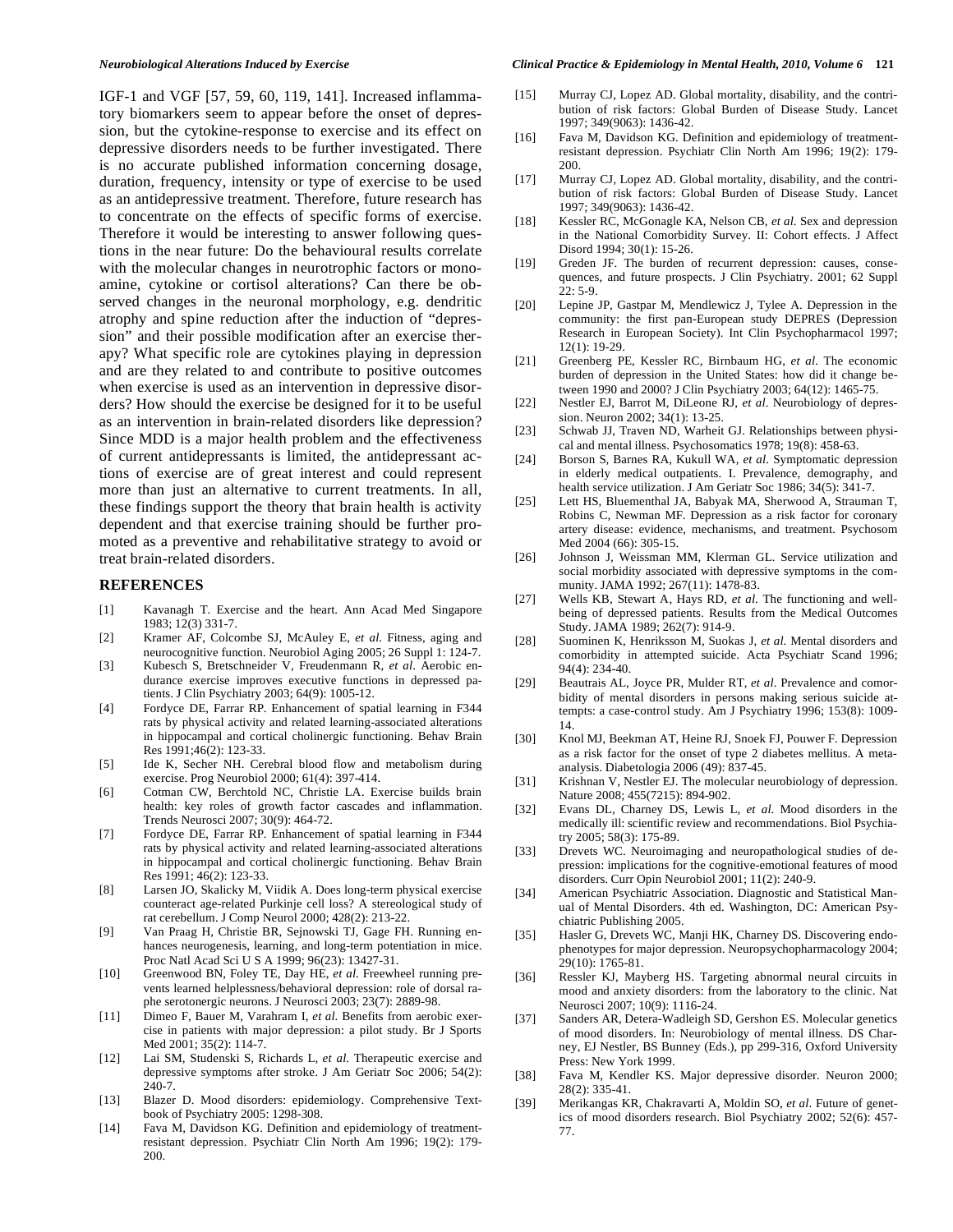#### **122**  *Clinical Practice & Epidemiology in Mental Health, 2010, Volume 6 Helmich et al. Helmich et al. Helmich et al.*

- [40] Akiskal HS. Mood disorders: clinical features. In: Sadock BJ, Sadock VA, eds. Kaplan & Sadock's Comprehensive Textbook of Psychiatry. Vol. 1. 7th ed. Baltimore USA: Lippincott Williams & Wilkins, 2000: 1338 -77.
- [41] Berton O, Nestler EJ. New approaches to antidepressant drug discovery: beyond monoamines. Nat Rev Neurosci 2006; 7(2): 137- 51.
- [42] Sheline YI. Neuroimaging studies of mood disorder effects on the brain. Biol Psychiatry 2003; 54(3): 338-52.
- [43] Harrison PJ. The neuropathology of primary mood disorder. Brain 2002; 125(Pt 7): 1428-49.
- [44] Bremner JD, Narayan M, Anderson ER, *et al*. Hippocampal volume reduction in major depression. Am J Psychiatry 2000; 157(1): 115-8.
- [45] Camacho TC, Roberts RE, Lazarus NB, *et al*. Physical activity and depression: evidence from the Alameda County Study. Am J Epidemiol 1991; 134(2): 220-31.
- [46] Farmer ME, Locke BZ, Moscicki EK, *et al*. Physical activity and depressive symptoms: the NHANES I Epidemiologic Follow-up Study. Am J Epidemiol 1988; 128(6): 1340-51.
- [47] Lampinen P, Heikkinen RL, Ruoppila I. Changes in intensity of physical exercise as predictors of depressive symptoms among older adults: an eight-year follow-up. Prev Med 2000; 30(5): 371- 80.
- [48] Blumenthal JA, Babyak MA, Moore KA, *et al*. Effects of exercise training on older patients with major depression. Arch Intern Med 1999; 159(19): 2349-56.
- [49] Craft LL, Landers DM. The effects of exercise on clinical depression and depression resulting from mental illness: A meta-analysis. J Sport Exerc Psychol 1998; 20(4): 339-57.
- [50] Carlson DL. The effects of exercise on depression: a review and meta regression analysis [dissertation]. Milwaukee: University of Wisconsin; 1991.
- [51] North TC, McCullagh P, Tran ZV. Effect of exercise on depression. Exerc Sport Sci Rev 1990; 18: 379-415.
- [52] Lawlor DA, Hopker SW. The effectiveness of exercise as an intervention in the management of depression: systematic review and meta-regression analysis of randomised controlled trials. BMJ 2001; 322(7289): 763-7.
- [53] Stathopoulou G, Berry AC, Smits JAJ, Otto MW. Exercise interventions for mental health: a quantitative and qualitative review. Clin Psychol: Sci Prac 2006 (13): 179-93.
- [54] Sjosten N, Kivela SL. The effects of physical exercise on depressive symptoms among the aged: a systematic review. Int J Geriatr Psychiatry 2006; 21(5): 410-8.
- [55] Dunn AL, Kampert JB, Clark CG, Chambliss HO. The DOSE study: a clinical trial to examine efficacy and dose response of exercise as a treatment for depression. Controll Clin Trials 2002; 23: 584-603.
- [56] Singh NA, Stavrinos TM, Scarbek Y, *et al*. A randomized controlled trial of high versus low intensity weight training versus general practitioner care for clinical depression in older adults. J Gerontol A Biol Sci Med Sci 2005; 60(6): 768-76.
- [57] Duclos M, Gouarne C, Bonnemaison D. Acute and chronic effects of exercise on tissue sensitivity to glucocorticoids. J Appl Physiol 2003; 94(3): 869-75.
- [58] Cotman CW, Berchtold NC. Exercise: a behavioral intervention to enhance brain health and plasticity. Trends Neurosci 2002; 25(6): 295-301.
- [59] Ernst C, Olson AK, Pinel JP, *et al*. Antidepressant effects of exercise: evidence for an adult-neurogenesis hypothesis? J Psychiatry Neurosci 2006; 31(2): 84-92.
- [60] Schwarz AJ, Brasel JA, Hintz RL, *et al*. Acute effect of brief lowand high-intensity exercise on circulating insulin-like growth factor (IGF) I, II, and IGF-binding protein-3 and its proteolysis in young healthy men. J Clin Endocrinol Metab 1996; 81(10): 3492-7.
- [61] Asano M, Kaneoka K, Nomura T, *et al*. Increase in serum vascular endothelial growth factor levels during altitude training. Acta Physiol Scand 1998; 162(4): 455-9.
- [62] Morris RG, Garrud P, Rawlins JN, O'Keefe J. Place navigation impaired in rats with hippocampal lesions. Nature 1982; 297(5868): 681-3.
- [63] Mead GE, Morley W, Campbell P, *et al*. Exercise for depression. Cochrane Database Syst Rev 2008(4): CD004366.
- [64] LePore S. Expressive writing moderates the relation between intrusive thoughts and depressive symptoms. J Personality Social Psychol 1997; 73(5): 1030-7.
- [65] Pittenger C, Duman RS. Stress, depression, and neuroplasticity: a convergence of mechanisms. Neuropsychopharmacology 2008; 33(1): 88-109.
- [66] Trivedi MH, Rush AJ, Wisniewski SR, *et al*. Evaluation of outcomes with citalopram for depression using measurement-based care in STAR\*D: implications for clinical practice. Am J Psychiatry 2006; 163(1): 28-40.
- [67] Blier P, de Montigny C. Current advances and trends in the treatment of depression. Trends Pharmacol Sci 1994; 15(7): 220-6.
- [68] Handley SL, McBlane JW. 5HT drugs in animal models of anxiety. Psychopharmacology (Berl) 1993; 112(1): 13-20.
- [69] Mathew SJ, Manji HK, Charney DS. Novel drugs and therapeutic targets for severe mood disorders. Neuropsychopharmacology 2008; 33(9): 2080-92.
- [70] Carlsson A, Lindqvist M. The effect of L-tryptophan and some psychotropic drugs on the formation of 5-hydroxytryptophan in the mouse brain *in vivo*. J Neural Transm 1972; 33(1): 23-43.
- [71] Blomstrand E, Perrett D, Parry-Billings M, Newsholme EA. Effect of sustained exercise on plasma amino acid concentrations and on 5-hydroxytryptamine metabolism in six different brain regions in the rat. Acta Physiol Scand 1989; 136(3): 473-81.
- [72] Chaouloff F, Elghozi JL, Guezennec Y, Laude D. Effects of conditioned running on plasma, liver and brain tryptophan and on brain 5-hydroxytryptamine metabolism of the rat. Br J Pharmacol 1985; 86(1): 33-41.
- [73] Chaouloff F, Kennett GA, Serrurrier B, *et al*. Amino acid analysis demonstrates that increased plasma free tryptophan causes the increase of brain tryptophan during exercise in the rat. J Neurochem 1986; 46(5): 1647-50.
- [74] Blomstrand E, Hassmen P, Newsholme EA. Effect of branchedchain amino acid supplementation on mental performance. Acta Physiol Scand 1991; 143(2): 225-6.
- [75] Davis JM, Bailey SP, Woods JA, *et al*. Effects of carbohydrate feedings on plasma free tryptophan and branched-chain amino acids during prolonged cycling. Eur J Appl Physiol Occup Physiol 1992; 65(6): 513-9.
- [76] Fischer HG, Hollmann W, De Meirleir K. Exercise changes in plasma tryptophan fractions and relationship with prolactin. Int J Sports Med 1991; 12(5): 487-9.
- [77] Post RM, Kotin J, Goodwin FK, Gordon EK. Psychomotor activity and cerebrospinal fluid amine metabolites in affective illness. Am J Psychiatry 1973; 130(1): 67-72.
- [78] Pardridge WM. Blood-brain barrier delivery of protein and nonviral gene therapeutics with molecular Trojan horses. J Control Release 2007; 122(3): 345-8.
- [79] Davis JM, Alderson NL, Welsh RS. Serotonin and central nervous system fatigue: nutritional considerations. Am J Clin Nutr 2000; 72(2 Suppl): 573S-8S.
- [80] Blomstrand E. Amino acids and central fatigue. Amino Acids 2001; 20(1): 25-34.
- [81] Barchas JD, Freedman DX. Brain Amines: Response to Physiological Stress. Biochem Pharmacol 1963; 12: 1232-5.
- [82] Stone EA. Accumulation and metabolism of norepinephrine in rat hypothalamus after exhaustive stress. J Neurochem 1973; 21(3): 589-601.
- [83] Glavin GB. Stress and brain noradrenaline: a review. Neurosci Biobehav Rev 1985; 9: 233-43.
- [84] Dishman RK. Brain monoamines, exercise, and behavioral stress: animal models. Med Sci Sports Exerc 1997; 29(1): 63-74.
- [85] Soares J, Holmes PV, Renner KJ, *et al*. Brain noradrenergic responses to footshock after chronic activity-wheel running. Behav Neurosci 1999; 113(3): 558-66.
- [86] Dishman RK, Renner KJ, White-Welkley JE, *et al*. Treadmill exercise training augments brain norepinephrine response to familiar and novel stress. Brain Res Bull 2000; 52(5): 337-42.
- [87] Bliss EL, Ailion J. Relationship of stress and activity to brain dopamine and homovanillic acid. Life Sci I 1971; 10(20): 1161-9.
- [88] Dunlop BW, Nemeroff CB. The role of dopamine in the pathophysiology of depression. Arch Gen Psychiatry 2007; 64(3): 327- 37.
- [89] Brene S, Bjornebekk A, Aberg E, *et al*. Running is rewarding and antidepressive. Physiol Behav 2007; 92(1-2): 136-40.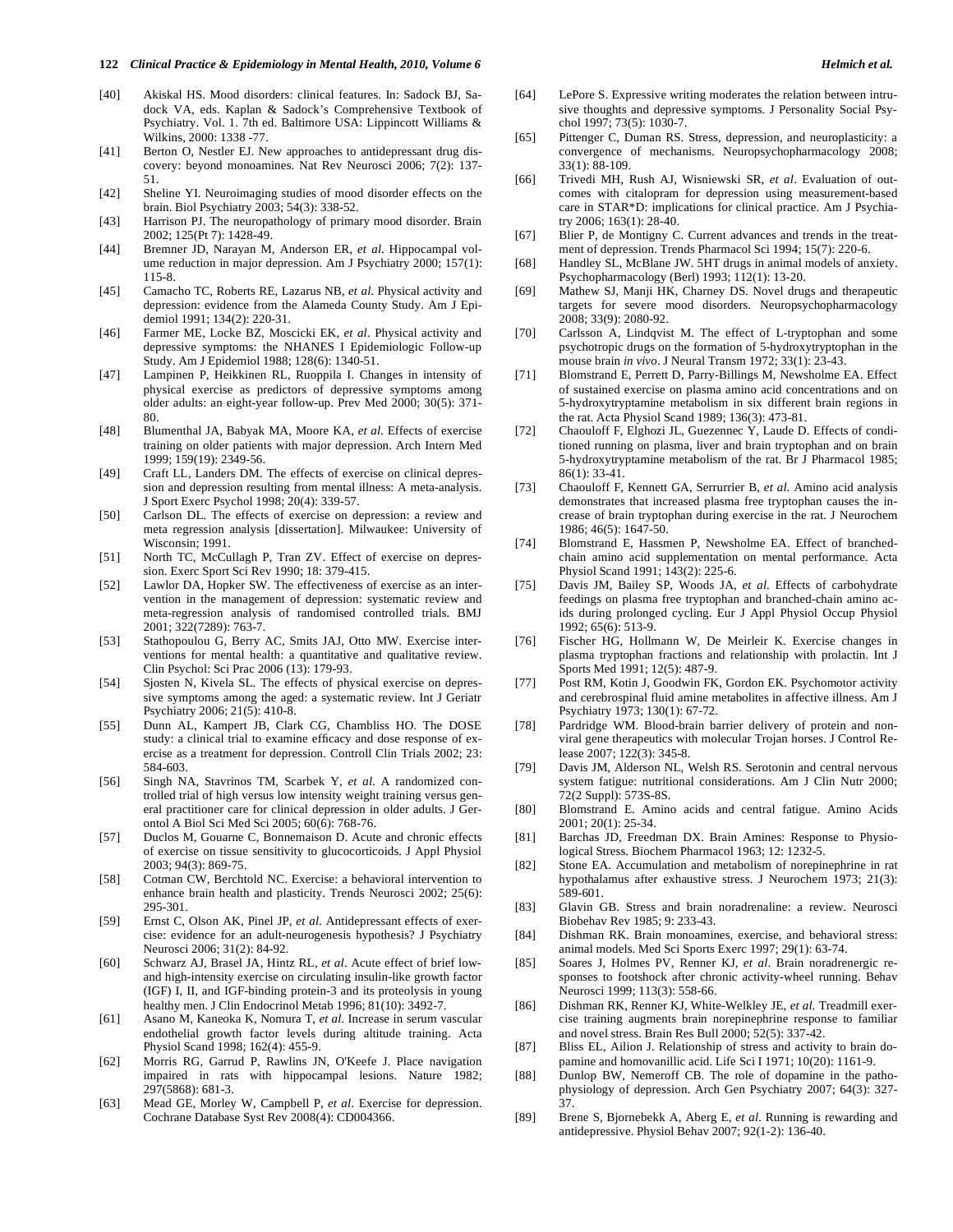#### *Neurobiological Alterations Induced by Exercise Clinical Practice & Epidemiology in Mental Health, 2010, Volume 6* **123**

- [90] Iversen IH. Techniques for establishing schedules with wheel running as reinforcement in rats. J Exp Anal Behav 1993; 60(1): 219- 38.
- [91] Armstrong LE, VanHeest JL. The unknown mechanism of the overtraining syndrome: clues from depression and psychoneuroimmunology. Sports Med 2002; 32(3): 185-209.
- [92] Parker KJ, Schatzberg AF, Lyons DM. Neuroendocrine aspects of hypercortisolism in major depression. Horm Behav 2003; 43(1): 60-6.
- [93] Raison CL, Miller AH. When not enough is too much: the role of insufficient glucocorticoid signaling in the pathophysiology of stress-related disorders. Am J Psychiatry 2003; 160(9): 1554-65.
- [94] Budde H, Voelcker-Rehage C, Pietrassyk-Kendziorra S, *et al*. Steroid hormones in the saliva of adolescents after different exercise intensities and their influence on working memory in a school setting. Psychoneuroendocrinology 2010; 35(3): 382-91.
- [95] Kirschbaum C, Hellhammer DH. Salivary cortisol in psychoneuroendocrine research: recent developments and applications. Psychoneuroendocrinology 1994; 19(4): 313-33.
- [96] Gourley SL, Wu FJ, Kiraly DD, *et al*. Regionally specific regulation of ERK MAP kinase in a model of antidepressant-sensitive chronic depression. Biol Psychiatry 2008; 63(4): 353-9.
- [97] McEwen BS. Physiology and neurobiology of stress and adaptation: central role of the brain. Physiol Rev 2007; 87(3): 873-904.
- [98] Brown ES, Varghese FP, McEwen BS. Association of depression with medical illness: does cortisol play a role? Biol Psychiatry 2004; 55(1): 1-9.
- [99] Nemeroff CB, Owens MJ. Treatment of mood disorders. Nat Neurosci 2002; 5 Suppl: 1068-70.
- [100] Barden N. Implication of the hypothalamic-pituitary-adrenal axis in the physiopathology of depression. J Psychiatry Neurosci 2004; 29(3): 185-93.
- [101] Sutton JR, Young JD, Lazarus L, *et al*. The hormonal response to physical exercise. Australas Ann Med 1969; 18(2): 84-90.
- [102] Luger A, Deuster PA, Kyle SB, *et al*. Acute hypothalamicpituitary-adrenal responses to the stress of treadmill exercise. Physiologic adaptations to physical training. N Engl J Med 1987;  $316(21) \cdot 1309 - 15$
- [103] Stranahan AM, Lee K, Mattson MP. Central mechanisms of HPA axis regulation by voluntary exercise. Neuromolecular Med 2008; 10(2): 118-27.
- [104] Kjaer M. Regulation of hormonal and metabolic responses during exercise in humans. Exerc Sport Sci Rev 1992; 20: 161-84.
- [105] Mazzeo RS. Catecholamine responses to acute and chronic exercise. Med Sci Sports Exerc 1991; 23(7): 839-45.
- [106] Rudolph DL, McAuley E. Cortisol and affective responses to exercise. J Sports Sci 1998; 16(2): 121-8.
- [107] Crews DJ, Landers DM. A meta-analytic review of aerobic fitness and reactivity to psychosocial stressors. Med Sci Sports Exerc 1987; 19(5 Suppl): S114-20.
- [108] Claytor RP. Stress reactivity: hemodynamic adjustments in trained and untrained humans. Med Sci Sports Exerc 1991; 23(7): 873-81.
- [109] Jackson EM, Dishman RK. Cardiorespiratory fitness and laboratory stress: a meta-regression analysis. Psychophysiology 2006; 43(1): 57-72.
- [110] Droste SK, Gesing A, Ulbricht S, *et al*. Effects of long-term voluntary exercise on the mouse hypothalamic-pituitary-adrenocortical axis. Endocrinology 2003; 144(7): 3012-23.
- [111] Droste SK, Schweizer MC, Ulbricht S, Reul JM. Long-term voluntary exercise and the mouse hypothalamic-pituitary-adrenocortical axis: impact of concurrent treatment with the antidepressant drug tianeptine. J Neuroendocrinol 2006; 18(12): 915-25.
- [112] Droste SK, Chandramohan Y, Hill LE, *et al*. Voluntary exercise impacts on the rat hypothalamic-pituitary-adrenocortical axis mainly at the adrenal level. Neuroendocrinology 2007; 86(1): 26- 37.
- [113] Lancel M, Droste SK, Sommer S, Reul JM. Influence of regular voluntary exercise on spontaneous and social stress-affected sleep in mice. Eur J Neurosci 2003; 17(10): 2171-9.
- [114] Binder E, Droste SK, Ohl F, Reul JM. Regular voluntary exercise reduces anxiety-related behaviour and impulsiveness in mice. Behav Brain Res 2004; 155(2): 197-206.
- [115] Duman RS, Monteggia LM. A neurotrophic model for stressrelated mood disorders. Biol Psychiatry 2006; 59(12): 1116-27.
- [116] Monteggia LM, Barrot M, Powell CM, *et al*. Essential role of brain-derived neurotrophic factor in adult hippocampal function. Proc Natl Acad Sci U S A 2004; 101(29): 10827-32.
- [117] Karege F, Vaudan G, Schwald M, *et al*. Neurotrophin levels in postmortem brains of suicide victims and the effects of antemortem diagnosis and psychotropic drugs. Brain Res Mol Brain Res 2005; 136(1-2): 29-37.
- [118] Sahay A, Hen R. Adult hippocampal neurogenesis in depression. Nat Neurosci 2007; 10(9): 1110-5.
- [119] Hunsberger JG, Newton SS, Bennett AH, *et al*. Antidepressant actions of the exercise-regulated gene VGF. Nat Med 2007; 13(12): 1476-82.
- [120] Thakker-Varia S, Krol JJ, Nettleton J, *et al*. The neuropeptide VGF produces antidepressant-like behavioral effects and enhances proliferation in the hippocampus. J Neurosci 2007; 27(45): 12156-67.
- [121] Warner-Schmidt JL, Duman RS. VEGF is an essential mediator of the neurogenic and behavioral actions of antidepressants. Proc Natl Acad Sci U S A 2007; 104(11): 4647-52.
- [122] Aberg MA, Aberg ND, Hedbacker H, *et al*. Peripheral infusion of IGF-I selectively induces neurogenesis in the adult rat hippocampus. J Neurosci 2000; 20(8): 2896-903.
- [123] Anderson MF, Aberg MA, Nilsson M, Eriksson PS. Insulin-like growth factor-I and neurogenesis in the adult mammalian brain. Brain Res Dev Brain Res 2002; 134(1-2): 115-22.
- [124] Hoshaw BA, Malberg JE, Lucki I. Central administration of IGF-I and BDNF leads to long-lasting antidepressant-like effects. Brain Res 2005; 1037(1-2): 204-8.
- [125] Gould E, Woolley CS, McEwen BS. Short-term glucocorticoid manipulations affect neuronal morphology and survival in the adult dentate gyrus. Neuroscience 1990; 37(2): 367-75.
- [126] Kuhn HG, Dickinson-Anson H, Gage FH. Neurogenesis in the dentate gyrus of the adult rat: age-related decrease of neuronal progenitor proliferation. J Neurosci 1996; 16(6): 2027-33.
- [127] Kempermann G, Kuhn HG, Gage FH. More hippocampal neurons in adult mice living in an enriched environment. Nature 1997; 386(6624): 493-5.
- [128] Kempermann G, Kuhn HG, Gage FH. Experience-induced neurogenesis in the senescent dentate gyrus. J Neurosci 1998; 18(9): 3206-12.
- [129] Van Praag H, Kempermann G, Gage FH. Running increases cell proliferation and neurogenesis in the adult mouse dentate gyrus. Nat Neurosci 1999; 2(3): 266-70.
- [130] Ehninger D, Kempermann G. Regional effects of wheel running and environmental enrichment on cell genesis and microglia proliferation in the adult murine neocortex. Cereb Cortex 2003; 13(8): 845-51.
- [131] Persson AI, Naylor AS, Jonsdottir IH, *et al*. Differential regulation of hippocampal progenitor proliferation by opioid receptor antagonists in running and non-running spontaneously hypertensive rats. Eur J Neurosci 2004; 19(7): 1847-55.
- [132] Van der Borght K, Ferrari F, Klauke K, *et al*. Hippocampal cell proliferation across the day: increase by running wheel activity, but no effect of sleep and wakefulness. Behav Brain Res 2006; 167(1): 36-41.
- [133] Stranahan AM, Khalil D, Gould E. Social isolation delays the positive effects of running on adult neurogenesis. Nat Neurosci 2006; 9(4): 526-33.
- [134] Trejo JL, Carro E, Torres-Aleman I. Circulating insulin-like growth factor I mediates exercise-induced increases in the number of new neurons in the adult hippocampus. J Neurosci 2001 ; 21(5): 1628- 34.
- [135] Fabel K, Tam B, Kaufer D, *et al.* VEGF is necessary for exerciseinduced adult hippocampal neurogenesis. Eur J Neurosci 2003; 18(10): 2803-12.
- [136] Kitamura T, Mishina M, Sugiyama H. Enhancement of neurogenesis by running wheel exercises is suppressed in mice lacking NMDA receptor epsilon 1 subunit. Neurosci Res 2003; 47(1): 55- 63.
- [137] Overstreet LS, Hentges ST, Bumaschny VF, *et al*. A transgenic marker for newly born granule cells in dentate gyrus. J Neurosci 2004; 24(13): 3251-9.
- [138] Van der Borght K, Havekes R, Bos T, *et al*. Exercise improves memory acquisition and retrieval in the Y-maze task: relationship with hippocampal neurogenesis. Behav Neurosci 2007; 121(2): 324-34.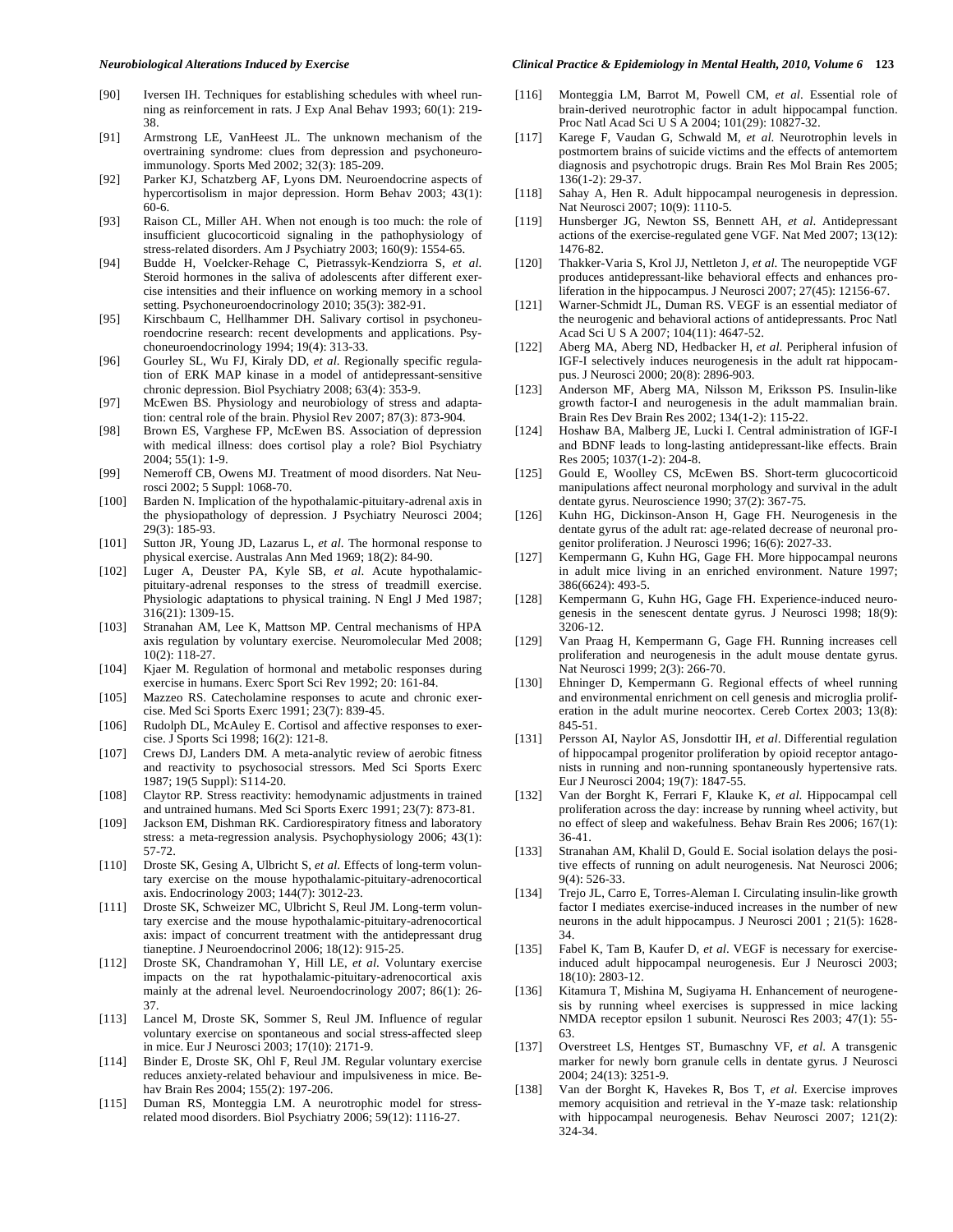- [139] Van Praag H, Lucero MJ, Yeo GW, *et al*. Plant-derived flavanol (- )epicatechin enhances angiogenesis and retention of spatial memory in mice. J Neurosci. 2007; 27(22): 5869-78.
- [140] Van Praag H. Neurogenesis and exercise: past and future directions. Neuromolecular Med 2008; 10(2): 128-40.
- [141] Cotman CW, Berchtold NC. Exercise: a behavioral intervention to enhance brain health and plasticity. Trends Neurosci 2002; 25(6): 295-301.
- [142] Neeper SA, Gomez-Pinilla F, Choi J, Cotman C. Exercise and brain neurotrophins. Nature 1995; 373(6510): 109.
- [143] Neeper SA, Gomez-Pinilla F, Choi J, Cotman CW. Physical activity increases mRNA for brain-derived neurotrophic factor and nerve growth factor in rat brain. Brain Res 1996; 726(1-2): 49-56.
- [144] Widenfalk J, Olson L, Thoren P. Deprived of habitual running, rats downregulate BDNF and TrkB messages in the brain. Neurosci Res 1999; 34(3): 125-32.
- [145] Russo-Neustadt A, Beard RC, Cotman CW. Exercise, antidepressant medications, and enhanced brain derived neurotrophic factor expression. Neuropsychopharmacology 1999; 21(5): 679-82.
- [146] Berchtold NC, Kesslak JP, Pike CJ, *et al*. Estrogen and exercise interact to regulate brain-derived neurotrophic factor mRNA and protein expression in the hippocampus. Eur J Neurosci 2001; 14(12): 1992-2002.
- [147] Berchtold NC, Kesslak JP, Cotman CW. Hippocampal brainderived neurotrophic factor gene regulation by exercise and the medial septum. J Neurosci Res 2002 ; 68(5): 511-21.
- [148] Gomez-Pinilla F, Ying Z, Opazo P, *et al*. Differential regulation by exercise of BDNF and NT-3 in rat spinal cord and skeletal muscle. Eur J Neurosci 2001; 13(6): 1078-84.
- [149] Gomez-Pinilla F, Dao L, So V. Physical exercise induces FGF-2 and its mRNA in the hippocampus. Brain Res 1997; 764(1-2): 1-8.
- [150] Colt EW, Wardlaw SL, Frantz AG. The effect of running on plasma beta-endorphin. Life Sci 1981; 28(14): 1637-40.
- [151] Appenzeller O. What makes us run? N Engl J Med 1981; 305(10): 578-80.
- [152] Persson AI, Thorlin T, Bull C, *et al*. Mu- and delta-opioid receptor antagonists decrease proliferation and increase neurogenesis in cultures of rat adult hippocampal progenitors. Eur J Neurosci 2003; 17(6): 1159-72.
- [153] Persson AI, Thorlin T, Bull C, Eriksson PS. Opioid-induced proliferation through the MAPK pathway in cultures of adult hippocampal progenitors. Mol Cell Neurosci 2003; 23(3): 360-72.
- [154] Jin K, Minami M, Lan JQ, *et al*. Neurogenesis in dentate subgranular zone and rostral subventricular zone after focal cerebral ischemia in the rat. Proc Natl Acad Sci U S A 2001; 98(8): 4710-5.
- [155] Schobersberger W, Hobisch-Hagen P, Fries D, *et al*. Increase in immune activation, vascular endothelial growth factor and erythropoietin after an ultramarathon run at moderate altitude. Immunobiology 2000; 201(5): 611-20.
- [156] Carro E, Nunez A, Busiguina S, Torres-Aleman I. Circulating insulin-like growth factor I mediates effects of exercise on the brain. J Neurosci 2000; 20(8): 2926-33.
- [157] Arsenijevic Y, Weiss S. Insulin-like growth factor-I is a differentiation factor for postmitotic CNS stem cell-derived neuronal precursors: distinct actions from those of brain-derived neurotrophic factor. J Neurosci 1998; 18(6): 2118-28.
- [158] Markowska AL, Mooney M, Sonntag WE. Insulin-like growth factor-1 ameliorates age-related behavioral deficits. Neuroscience 1998; 87(3): 559-69.
- [159] Bluthe RM, Kelley KW, Dantzer R. Effects of insulin-like growth factor-I on cytokine-induced sickness behavior in mice. Brain Behav Immun 2006: 20(1): 57-63.
- [160] D'Ercole AJ, Ye P, O'Kusky JR. Mutant mouse models of insulinlike growth factor actions in the central nervous system. Neuropeptides 2002; 36(2-3): 209-20.
- [161] Fernandez AM, de la Vega AG, Torres-Aleman I. Insulin-like growth factor I restores motor coordination in a rat model of cerebellar ataxia. Proc Natl Acad Sci USA 1998; 95(3): 1253-8.
- [162] Naeve GS, Ramakrishnan M, Kramer R, *et al*. Neuritin: a gene induced by neural activity and neurotrophins that promotes neuritogenesis. Proc Natl Acad Sci USA 1997; 94(6): 2648-53.
- [163] Lu B, Greengard P, Poo MM. Exogenous synapsin I promotes functional maturation of developing neuromuscular synapses. Neuron 1992; 8(3): 521-9.
- [164] Raison CL, Capuron L, Miller AH. Cytokines sing the blues: inflammation and the pathogenesis of depression. Trends Immunol 2006; 27(1): 24-31.
- [165] Musselman DL, Miller AH, Porter MR, *et al*. Higher than normal plasma interleukin-6 concentrations in cancer patients with depression: preliminary findings. Am J Psychiatry 2001; 158(8): 1252-7.
- [166] Dantzer R, Kelley KW. Stress and immunity: an integrated view of relationships between the brain and the immune system. Life Sci 1989; 44(26): 1995-2008.
- [167] Hart BL. Biological basis of the behavior of sick animals. Neurosci Biobehav Rev 1988; 12(2): 123-37.
- [168] Bouhuys AL, Flentge F, Oldehinkel AJ, van den Berg MD. Potential psychosocial mechanisms linking depression to immune function in elderly subjects. Psychiatry Res 2004; 127(3): 237-45.
- [169] Tiemeier H, Hofman A, van Tuijl HR, *et al*. Inflammatory proteins and depression in the elderly. Epidemiology 2003; 14(1): 103-7.
- [170] Ford DE, Erlinger TP. Depression and C-reactive protein in US adults: data from the Third National Health and Nutrition Examination Survey. Arch Intern Med 2004; 164(9): 1010-4.
- [171] Danner M, Kasl SV, Abramson JL, Vaccarino V. Association between depression and elevated C-reactive protein. Psychosom Med 2003; 65(3): 347-56.
- [172] Maes M. Major depression and activation of the inflammatory response system. Adv Exp Med Biol 1999; 461: 25-46.
- [173] Sluzewska A, Rybakowski JK, Laciak M, *et al*. Interleukin-6 serum levels in depressed patients before and after treatment with fluoxetine. Ann N Y Acad Sci 1995 ; 762: 474-6.
- [174] Maes M, Bosmans E, De Jongh R, *et al*. Increased serum IL-6 and IL-1 receptor antagonist concentrations in major depression and treatment resistant depression. Cytokine 1997; 9(11): 853-8.
- [175] Mikova O, Yakimova R, Bosmans E, *et al*. Increased serum tumor necrosis factor alpha concentrations in major depression and multiple sclerosis. Eur Neuropsychopharmacol 2001; 11(3): 203-8.
- [176] Tuglu C, Kara SH, Caliyurt O, *et al*. Increased serum tumor necrosis factor-alpha levels and treatment response in major depressive disorder. Psychopharmacology (Berl) 2003; 170(4): 429-33.
- [177] Smith RS. The macrophage theory of depression. Med Hypotheses 1991; 35(4): 298-306.
- [178] Maes M, Smith R, Scharpe S. The monocyte-T-lymphocyte hypothesis of major depression. Psychoneuroendocrinology 1995; 20(2): 111-6.
- [179] Van Dam AM, Brouns M, Louisse S, Berkenbosch F. Appearance of interleukin-1 in macrophages and in ramified microglia in the brain of endotoxin-treated rats: a pathway for the induction of nonspecific symptoms of sickness? Brain Res 1992; 588(2): 291-6.
- [180] Laye S, Parnet P, Goujon E, Dantzer R. Peripheral administration of lipopolysaccharide induces the expression of cytokine transcripts in the brain and pituitary of mice. Brain Res Mol Brain Res 1994; 27(1): 157-62.
- [181] Quan N, Stern EL, Whiteside MB, Herkenham M. Induction of pro-inflammatory cytokine mRNAs in the brain after peripheral injection of subseptic doses of lipopolysaccharide in the rat. J Neuroimmunol 1999; 93(1-2): 72-80.
- [182] Gatti S, Bartfai T. Induction of tumor necrosis factor-alpha mRNA in the brain after peripheral endotoxin treatment: comparison with interleukin-1 family and interleukin-6. Brain Res 1993; 624(1-2): 291-4.
- [183] Yirmiya R, Weidenfeld J, Pollak Y, *et al*. Cytokines, "depression due to a general medical condition," and antidepressant drugs. Adv Exp Med Biol 1999; 461: 283-316.
- [184] Capuron L, Ravaud A, Neveu PJ, *et al*. Association between decreased serum tryptophan concentrations and depressive symptoms in cancer patients undergoing cytokine therapy. Mol Psychiatry 2002; 7(5): 468-73.
- [185] Barrientos RM, Sprunger DB, Campeau S, *et al*. Brain-derived neurotrophic factor mRNA downregulation produced by social isolation is blocked by intrahippocampal interleukin-1 receptor antagonist. Neuroscience 2003; 121(4): 847-53.
- [186] Musselman DL, Lawson DH, Gumnick JF, *et al*. Paroxetine for the prevention of depression induced by high-dose interferon alfa. N Engl J Med 2001; 344(13): 961-6.
- [187] Ye P, Price W, Kassiotis G, *et al*. Tumor necrosis factor-alpha regulation of insulin-like growth factor-I, type 1 IGF receptor, and IGF binding protein expression in cerebellum of transgenic mice. J Neurosci Res 2003; 71(5): 721-31.